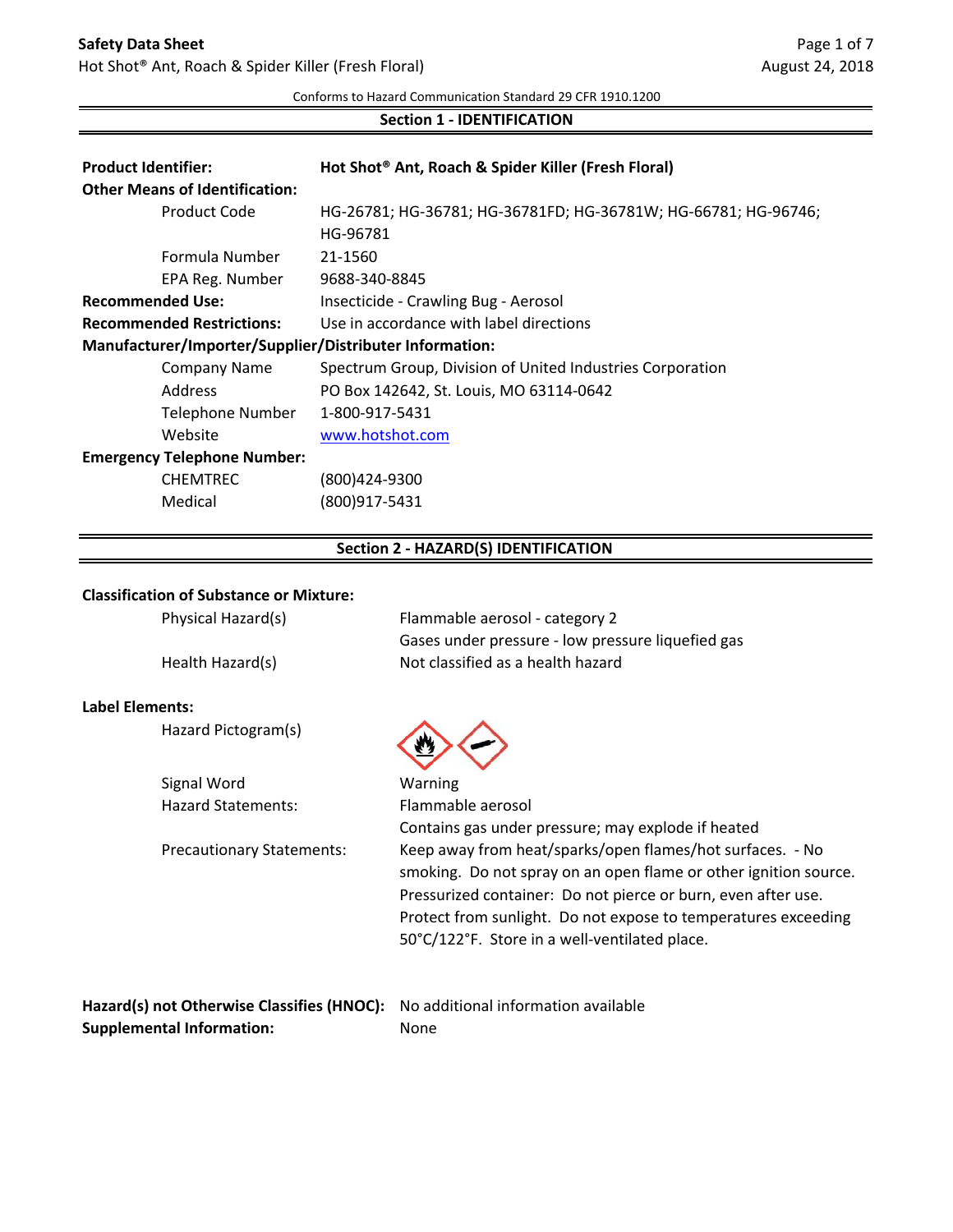### **Section 3 - COMPOSITION/INFORMATION ON INGREDIENTS**

| <b>Chemical Name</b>                     | <b>Synonyms</b>          | <b>CAS Number</b> | %      |
|------------------------------------------|--------------------------|-------------------|--------|
| Hydrotreated Light Petroleum Distillates | n/a                      | 64742-47-8        | 4.5    |
| Propane                                  | $\mathsf{In}/\mathsf{a}$ | 74-98-6           | 2.9    |
| Isobutane                                | $\ln/a$                  | 75-28-5           | 1.6    |
| 1-butoxy-2-propanol                      | $\ln/a$                  | 5131-66-8         | 1.5    |
| Imiprothrin                              | n/a                      | 72963-72-5        | 0.075  |
| Lambda-Cyhalothrin                       | $\ln/a$                  | 91465-08-6        | 0.025  |
| Light aromatic naptha                    | $\mathsf{In}/\mathsf{a}$ | 64742-95-6        | 0.0243 |

In accordance with paragraph (d) of 1910.1200, the exact percentage (concentration) has been withheld as a trade secret. Other components are below reportable levels.

| <b>Section 4 - FIRST-AID MEASURES</b> |                                                                                                                                                                             |  |
|---------------------------------------|-----------------------------------------------------------------------------------------------------------------------------------------------------------------------------|--|
|                                       |                                                                                                                                                                             |  |
| Inhalation:                           | If breathing is difficult, remove victim to fresh air and keep at rest in a position                                                                                        |  |
|                                       | comfortable for breathing. Get medical advice/attention if you feel unwell.                                                                                                 |  |
| <b>Skin Contact:</b>                  | In case of contact, wash skin with plenty of water. If skin irritation or redness develops,<br>seek medical attention.                                                      |  |
| Eye Contact:                          | In case of contact, flush eyes with plenty of water. Remove contact lenses, if worn. If<br>irritation persists, get medical attention.                                      |  |
| Ingestion:                            | If swallowed, do NOT induce vomiting unless directed to do so by medical personnel.<br>Never give anything by mouth to an unconscious person. Get medical advice/attention. |  |
| <b>Most Important</b>                 | Symptoms of exposure may include, irritation of eyes and nose, cough and/or shortness of                                                                                    |  |
| Symptoms/Effects,                     | breath.                                                                                                                                                                     |  |
| <b>Acute and Delayed:</b>             |                                                                                                                                                                             |  |
| Indication of                         | Immediate medical attention should not be required.                                                                                                                         |  |
| <b>Immediate Medical</b>              |                                                                                                                                                                             |  |
| <b>Attention &amp; Special</b>        |                                                                                                                                                                             |  |
| <b>Treatment Needed:</b>              |                                                                                                                                                                             |  |

#### **Section 5 - FIRE-FIGHTING MEASURES**

| <b>Suitable Extinguishing Media:</b>   | Treat for surrounding material.                                    |
|----------------------------------------|--------------------------------------------------------------------|
| <b>Unsuitable Extinguishing Media:</b> | None known.                                                        |
| <b>Specific Hazards Arising from</b>   | Products of combustion may include, and are not limited to: oxides |
| the Chemical:                          | of carbon.                                                         |
| <b>Special Protective Equipment</b>    | Keep upwind of fire. Wear full fire fighting turn-out gear (full   |
| and Precautions for Firefighters:      | Bunker gear) and respirator protection (SCBA).                     |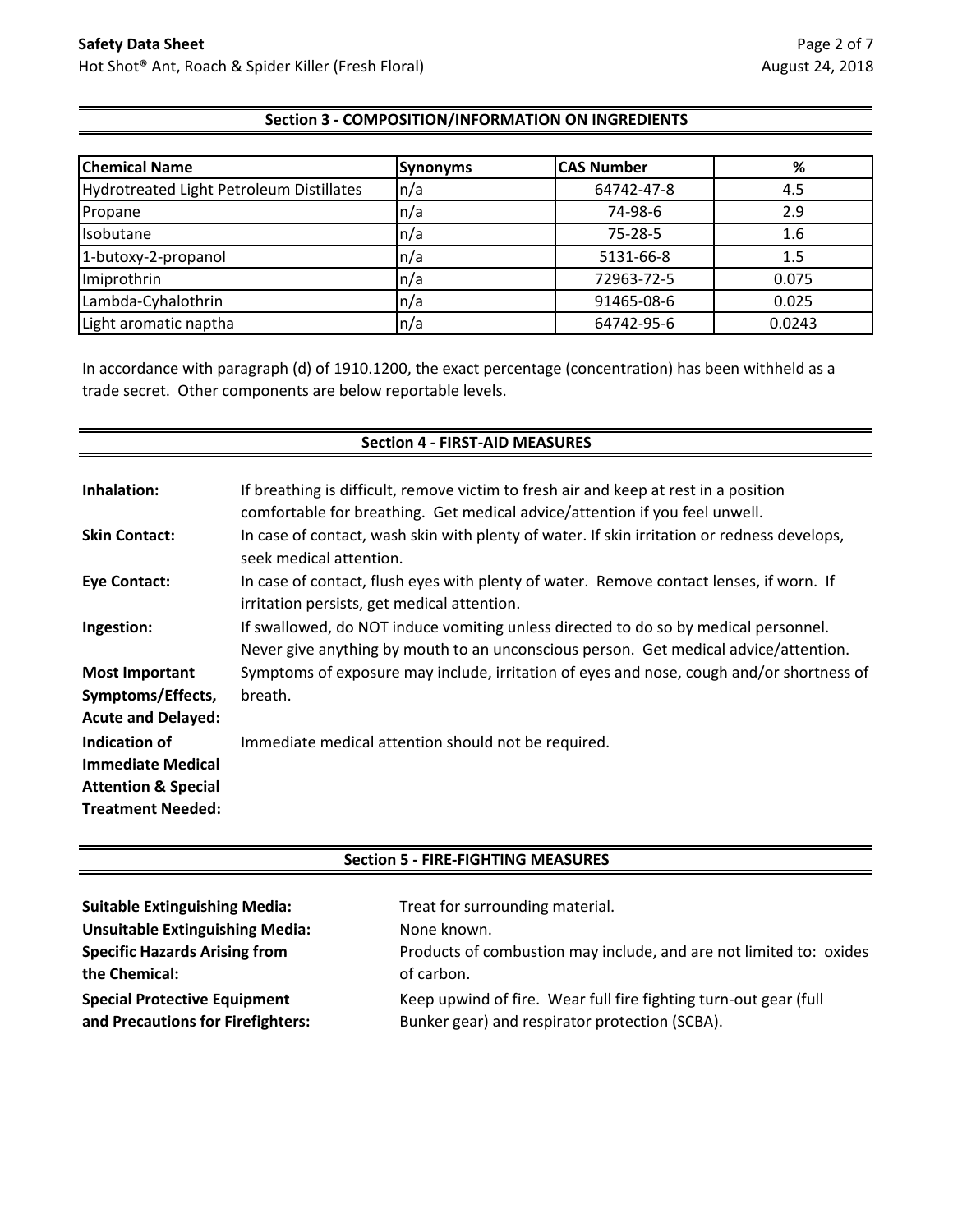#### **Section 6 - ACCIDENTAL RELEASE MEASURES**

| <b>Personal Precautions, Protective</b> | Use personal protection recommended in Section 8. Isolate the                                                                  |
|-----------------------------------------|--------------------------------------------------------------------------------------------------------------------------------|
| <b>Equipment and Emergency</b>          | hazard area and deny entry to unnecessary and unprotected                                                                      |
| <b>Procedures:</b>                      | personnel.                                                                                                                     |
| <b>Methods and Materials for</b>        | Contain and/or absorb spill with inert material. Then place in a                                                               |
| <b>Containment and Cleaning Up:</b>     | suitable container. Do not flush to sewer or allow to enter<br>waterways. Use appropriate personal protective equipment (PPE). |
|                                         | Scoop up material and place in a disposable container.                                                                         |
| <b>Environmental Precautions:</b>       | Report spills as required by local and national regulations. Prevent<br>entry into storm sewers and waterways.                 |

#### **Section 7 - HANDLING AND STORAGE**

| <b>Precautions for Safe Handling:</b> | Avoid breathing mist. Avoid contact with skin and eyes. Do not<br>swallow. Handle and open container with care. When using do not<br>eat, drink or smoke. |
|---------------------------------------|-----------------------------------------------------------------------------------------------------------------------------------------------------------|
| <b>Conditions for Safe Storage,</b>   | Keep out of reach of children. Keep container tightly closed. (See                                                                                        |
| Including any Incompatibilities:      | section 10).                                                                                                                                              |

#### **Section 8 - EXPOSURE CONTROLS / PERSONAL PROTECTION**

#### **Control Parameters:**

|                                             | <b>Exposure Limits</b> |                   |                  |                                                                                     |                                     |                                     |
|---------------------------------------------|------------------------|-------------------|------------------|-------------------------------------------------------------------------------------|-------------------------------------|-------------------------------------|
| <b>Chemical Name</b>                        | <b>OSHA PEL</b>        |                   | <b>ACGIH TLV</b> |                                                                                     | <b>Supplier OEL</b>                 |                                     |
|                                             | ppm                    | mg/m <sup>3</sup> | ppm              | mg/m <sup>3</sup>                                                                   | ppm                                 | mg/m <sup>3</sup>                   |
| Hydrotreated Light<br>Petroleum Distillates |                        | TWA <sub>5</sub>  |                  | TWA <sub>5</sub><br>STEL 10<br>TWA 200 (as<br>total hydro-<br>carbon<br>vapor),8hrs | <b>TWA 100</b>                      | <b>TWA 525</b>                      |
| Propane                                     | <b>TWA 1000</b>        | <b>TWA 1800</b>   | <b>TWA 1000</b>  |                                                                                     | <b>NIOSH REL</b><br><b>TWA 1000</b> | <b>NIOSH REL</b><br><b>TWA 1800</b> |
| Isobutane                                   |                        |                   | <b>STEL 1000</b> |                                                                                     | <b>NIOSH REL</b><br><b>TWA 800</b>  | <b>NIOSH REL</b><br><b>TWA 1900</b> |
| 1-butoxy-2-propanol                         |                        |                   |                  |                                                                                     | <b>TWA 50</b>                       |                                     |
| Imiprothrin                                 |                        |                   |                  |                                                                                     |                                     |                                     |
| Lambda-Cyhalothrin                          |                        |                   |                  |                                                                                     |                                     |                                     |
| Light aromatic naptha                       | <b>TWA 500</b>         | <b>TWA 2000</b>   |                  | 200 (as total<br>hydro-<br>carbon<br>vapor)                                         |                                     |                                     |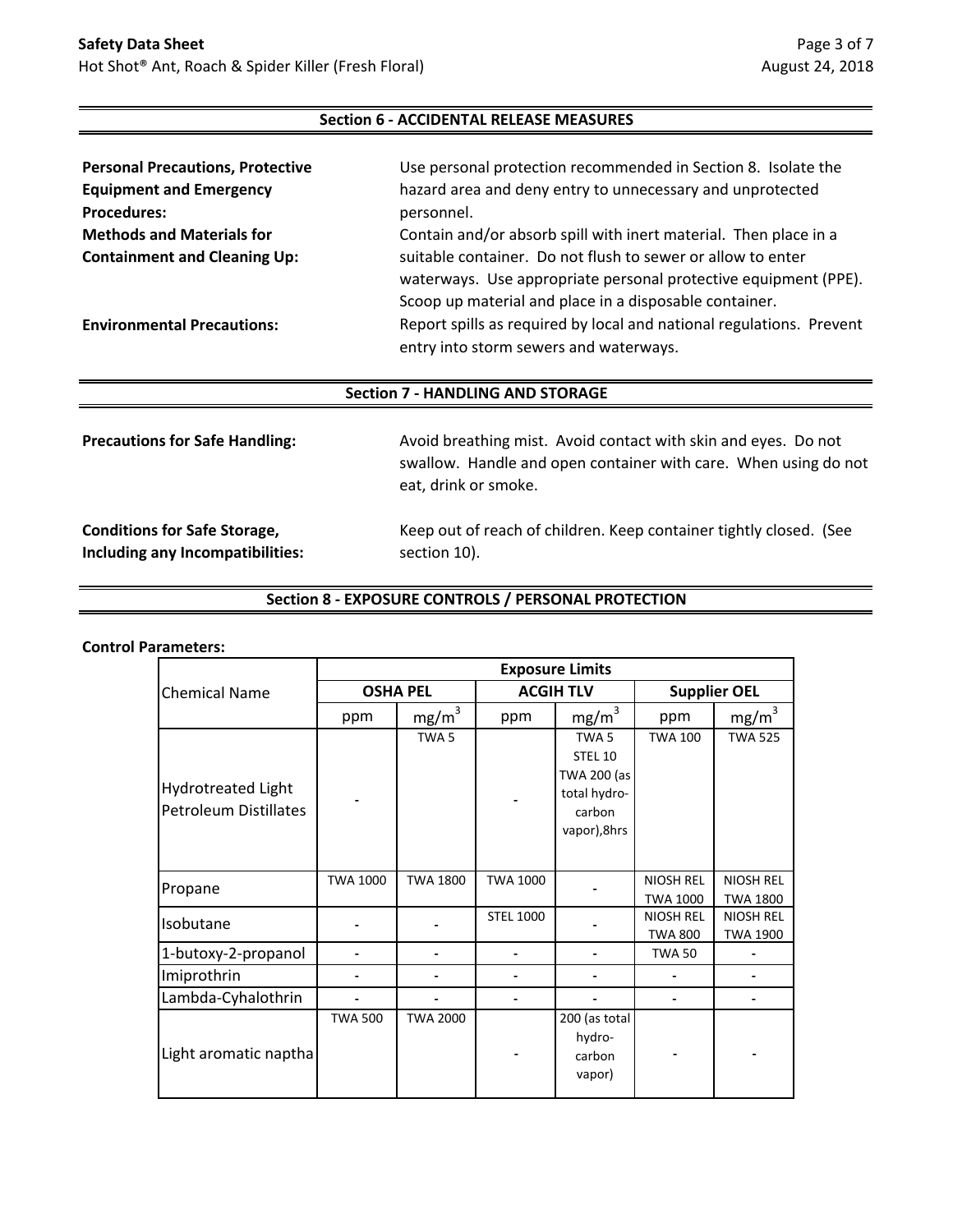Hot Shot® Ant, Roach & Spider Killer (Fresh Floral)

# **Appropriate Engineering Controls:**

Wear appropriate respirator or use adequate ventilation where situations arise that the exposure limits are exceeded.

#### **Individual Protective Measures, Such as Personal Protective Equipment:**

| Eye/face protection:      | None required for normal use.                                                                      |
|---------------------------|----------------------------------------------------------------------------------------------------|
| Skin and body protection: | None required under normal use conditions.                                                         |
| Respiratory protection:   | None required under normal use conditions.                                                         |
|                           | General hygiene considerations: Do not eat, drink or smoke where material is handled, processed or |
|                           | stored. Wash hands after handling.                                                                 |

#### **Section 9 - PHYSICAL AND CHEMICAL PROPERTIES**

| Appearance (physical state,       | Clear to slightly hazy yellow liquid |
|-----------------------------------|--------------------------------------|
| Odor:                             | Solvent and pyrethroid               |
| <b>Odor Threshold:</b>            | No data available                    |
| pH:                               | 6.52                                 |
| <b>Melting / Freezing Point:</b>  | No data available                    |
| Initial boiling point and range:  | No data available                    |
| <b>Flashpoint:</b>                | No data available                    |
| <b>Evaporation Rate:</b>          | No data available                    |
| Flammability (solid, gas):        | No data available                    |
| Upper/lower flammability or       |                                      |
| explosive limits:                 | No data available                    |
| Vapor pressure:                   | No data available                    |
| Vapor density:                    | No data available                    |
| <b>Relative density:</b>          | 0.9386                               |
| Solubility(ies):                  | No data available                    |
| Partition coefficient (n-         |                                      |
| octanol/water):                   | No data available                    |
| <b>Auto-ignition temperature:</b> | No data available                    |
| <b>Decomposition temperature:</b> | No data available                    |
| <b>Viscosity:</b>                 | No data available                    |
|                                   |                                      |

#### **Section 10 - STABILITY AND REACTIVITY**

| <b>Reactivity:</b><br><b>Chemical stability:</b><br><b>Possibility of hazardous</b><br>reactions: | No dangerous reaction known under conditions of normal use.<br>Stable under normal storage conditions.<br>No dangerous reaction known under conditions of normal use. |
|---------------------------------------------------------------------------------------------------|-----------------------------------------------------------------------------------------------------------------------------------------------------------------------|
| <b>Conditions to avoid:</b>                                                                       | Heat. Incompatible materials.                                                                                                                                         |
| Incompatible materials:                                                                           | None known.                                                                                                                                                           |
| <b>Hazardous decomposition</b><br>products:                                                       | May include, and are not limited to oxides of carbon.                                                                                                                 |

# **Section 11 - TOXICOLOGICAL INFORMATION**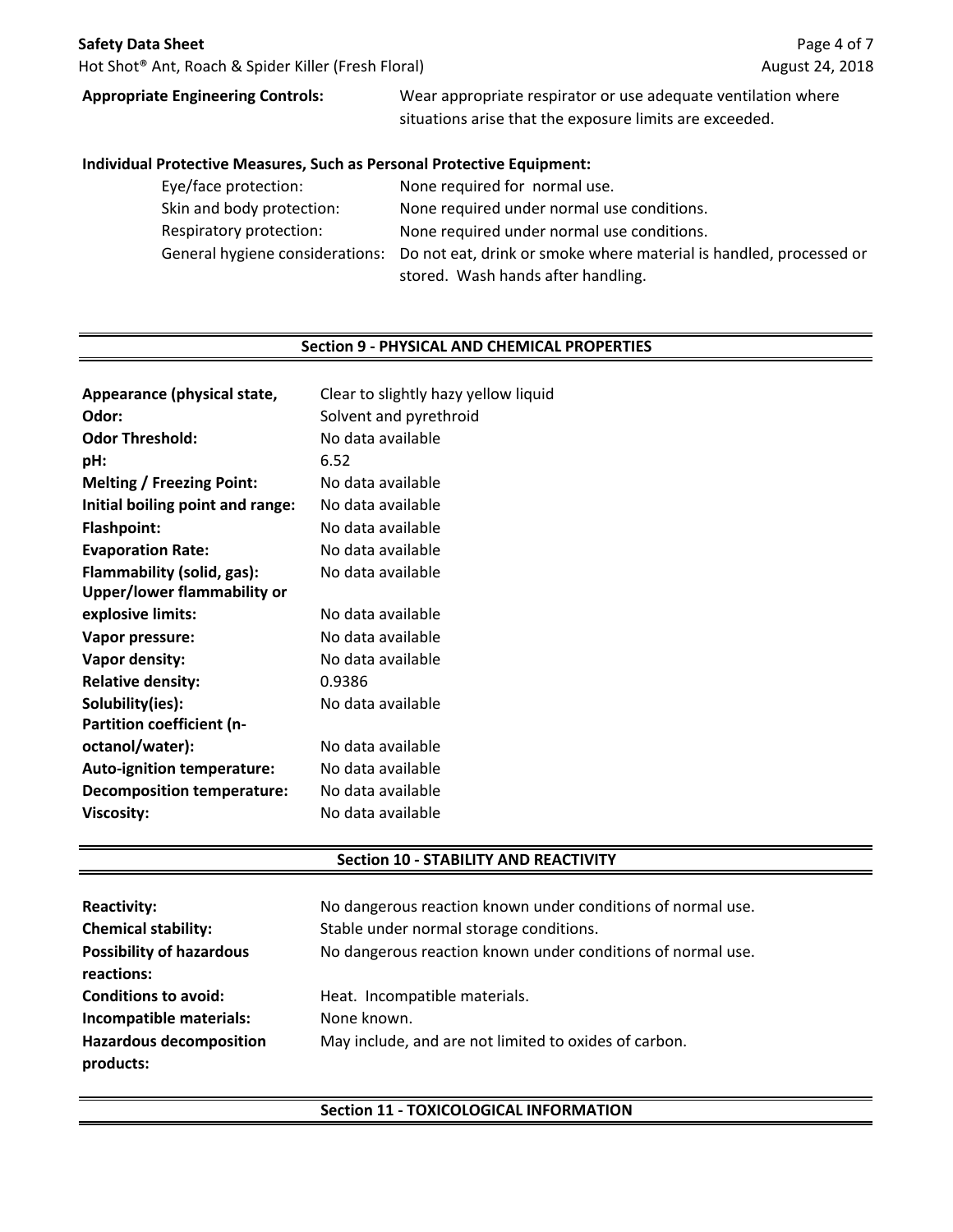#### **Safety Data Sheet**

Hot Shot® Ant, Roach & Spider Killer (Fresh Floral)

# **Information on the likely routes** Inhalation, Ingestion and/or skin or eye contact **of exposure:**

#### **Symptoms related to the physical, chemical and toxicological characteristics:**

| Inhalation:   | May cause respiratory tract irritation.                                                                                                           |
|---------------|---------------------------------------------------------------------------------------------------------------------------------------------------|
| Ingestion:    | May be harmful if swallowed. May cause stomach distress, nausea<br>or vomiting.                                                                   |
| Skin contact: | May cause skin irritation. Symptoms may include redness, drying,<br>defatting and cracking of the skin.                                           |
| Eye contact:  | May cause eye irritation. Symptoms may include discomfort or<br>pain, excess blinking and tear production, with possible redness<br>and swelling. |

| <b>Acute Toxicity Values:</b> | <b>Calculated overall Chemical Acute Toxicity Values (ATE)</b> |               |                   |
|-------------------------------|----------------------------------------------------------------|---------------|-------------------|
|                               | LD50 (Oral)                                                    | LD50 (Dermal) | LC50 (inhalation) |
|                               | $>5000$ mg/kg                                                  | >5000 mg/kg   | $>5$ mg/l         |
|                               |                                                                |               |                   |

**Sensitization:** Based on available data, the classification criteria are not met. **Eye Contact:** Based on available data, the classification criteria are not met. **Skin Contact:** Based on available data, the classification criteria are not met.

| <b>Chronic Effects-</b>       | Ingredient                                                        | <b>Chemical Listed as a Carcinogen</b>                            |  |
|-------------------------------|-------------------------------------------------------------------|-------------------------------------------------------------------|--|
|                               | There are no intentionally added ingredients greater than 0.1% in |                                                                   |  |
|                               |                                                                   | this product that are listed as potential carcinogens on the NTP, |  |
| Carcinogenicity:              |                                                                   | <b>IARC or OSHA lists</b>                                         |  |
|                               |                                                                   |                                                                   |  |
| <b>Reproductive Toxicity:</b> | Based on available data, the classification criteria are not met. |                                                                   |  |

**Germ Cell Mutagenicity: STOT-single exposure: STOT-repeated exposure: Aspiration hazard:**

Based on available data, the classification criteria are not met. Based on available data, the classification criteria are not met. Based on available data, the classification criteria are not met. Based on available data, the classification criteria are not met. Based on available data, the classification criteria are not met.

**Comment:** All information was generated using the GHS classification criteria for mixtures and cited EPA toxicity data.

#### **Section 12 - ECOLOGICAL INFORMATION**

| Ecotoxicity:                      |                   | This pesticide is toxic to fish. Do not apply directly to water. |
|-----------------------------------|-------------------|------------------------------------------------------------------|
| Persistence and degradability:    | No data available |                                                                  |
| <b>Bioaccumulative potential:</b> | No data available |                                                                  |
| <b>Mobility in soil:</b>          | No data available |                                                                  |
| <b>Other adverse effects:</b>     | No data available |                                                                  |

#### **Section 13 - DISPOSAL CONSIDERATIONS**

Dispose of in accordance with all local, state,/provincial and federal regulations. For more information see product label.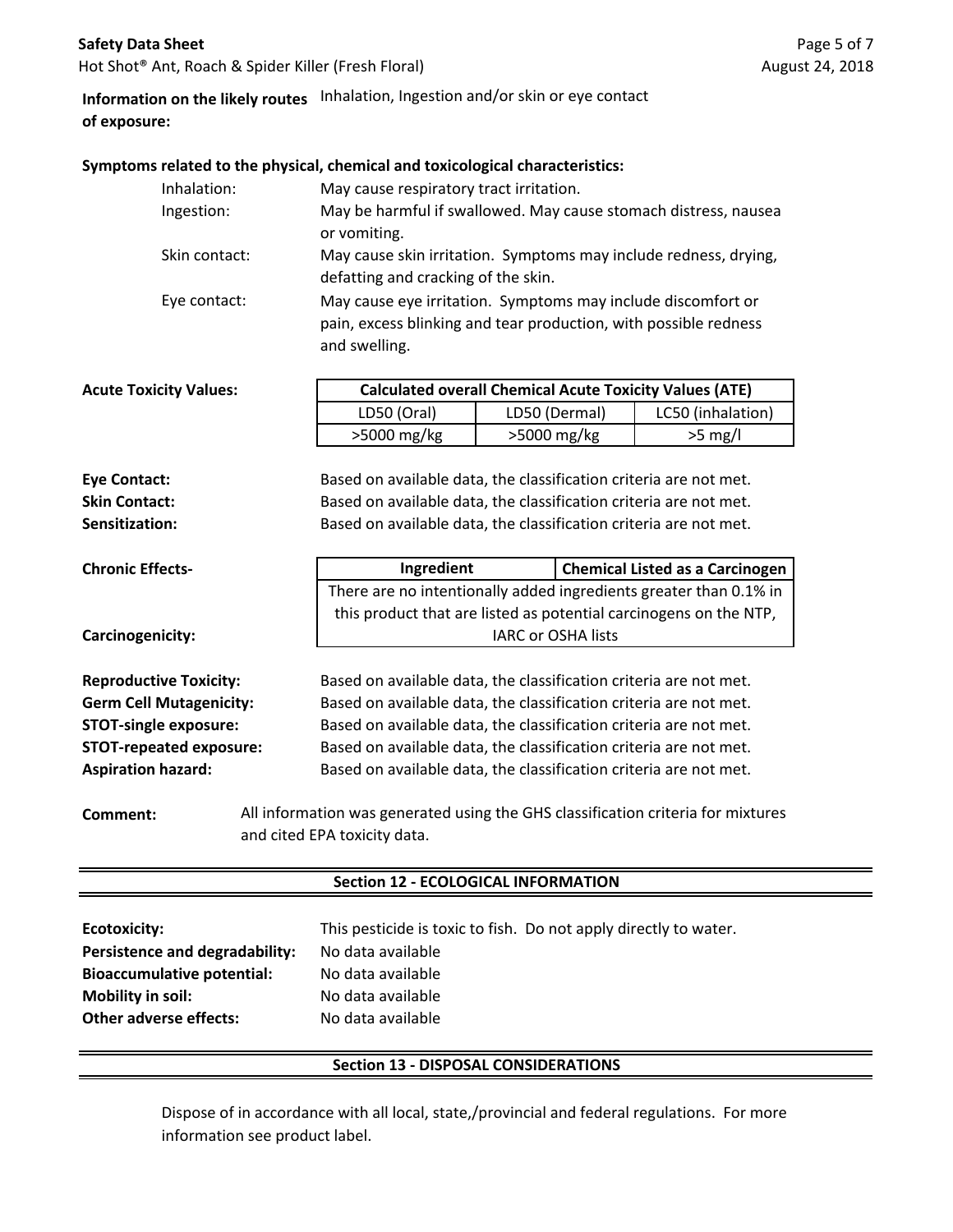### **Section 14 - TRANSPORTATION INFORMATION**

| DOT:  | UN-1950, Aerosols, Flammable, 2.1, Limited Quantity |
|-------|-----------------------------------------------------|
| IATA: | UN-1950, Aerosols, Flammable, 2.1                   |
| IMDG: | UN-1950, Aerosols, Flammable, 2.1, Limited Quantity |

# **Section 15 - REGULATORY INFORMATION**

| <b>FIFRA Labeling:</b>     |                             | This chemical is a pesticide product registered by the Environmental Protection<br>Agency and is subject to certain labeling requirements under federal pesticide<br>law. These requirements differ from the classification criteria and hazard<br>information required for safety data sheets, and for workplace non-pesticide<br>chemicals. Following is the hazard information as required on the pesticide<br>label: |
|----------------------------|-----------------------------|--------------------------------------------------------------------------------------------------------------------------------------------------------------------------------------------------------------------------------------------------------------------------------------------------------------------------------------------------------------------------------------------------------------------------|
|                            | <b>Signal Word:</b>         | <b>CAUTION</b>                                                                                                                                                                                                                                                                                                                                                                                                           |
|                            | Precautionary               | <b>Environmental Hazards</b>                                                                                                                                                                                                                                                                                                                                                                                             |
|                            | <b>Statements:</b>          | This pesticide is toxic to fish. Do not apply directly to water.                                                                                                                                                                                                                                                                                                                                                         |
|                            |                             | <b>Physical or Chemical Hazards</b>                                                                                                                                                                                                                                                                                                                                                                                      |
|                            |                             | Contents under pressure. Do not use or store near heat or open flame. Do not                                                                                                                                                                                                                                                                                                                                             |
|                            |                             | puncture or incinerate container. Exposure to temperatures above 130°F may                                                                                                                                                                                                                                                                                                                                               |
|                            |                             | cause bursting.                                                                                                                                                                                                                                                                                                                                                                                                          |
|                            |                             | <b>Storage and Disposal</b>                                                                                                                                                                                                                                                                                                                                                                                              |
|                            |                             | Pesticide Storage: Store in cool, dry area inaccessible to children and away                                                                                                                                                                                                                                                                                                                                             |
|                            |                             | from heat or open flame. Do Not Puncture or Incinerate!                                                                                                                                                                                                                                                                                                                                                                  |
|                            |                             | Pesticide Disposal and Container Handling: Nonrefillable container. Do not                                                                                                                                                                                                                                                                                                                                               |
|                            |                             | reuse or refill this container. If empty: Place in trash or offer for recycling, if                                                                                                                                                                                                                                                                                                                                      |
|                            |                             | available. If partly filled: Call your local solid waste agency for disposal<br>instructions.                                                                                                                                                                                                                                                                                                                            |
| <b>EPA TSCA Inventory:</b> |                             | All of the components of this product are either on the Toxic                                                                                                                                                                                                                                                                                                                                                            |
|                            |                             | Substances Control Act (TSCA) Inventory List or exempt.                                                                                                                                                                                                                                                                                                                                                                  |
|                            | <b>SARA Hazard Category</b> | See OSHA hazards listed in section 2.                                                                                                                                                                                                                                                                                                                                                                                    |
| <b>SARA 313:</b>           |                             | Section 313 of title III of the Superfund Amendments and<br>Reauthorization Act of 1986 (SARA). This product does not contain<br>any chemicals which are subject to the reporting requirements of<br>the Act and Title 40 of the Code of Federal Regulations, Part 372.                                                                                                                                                  |